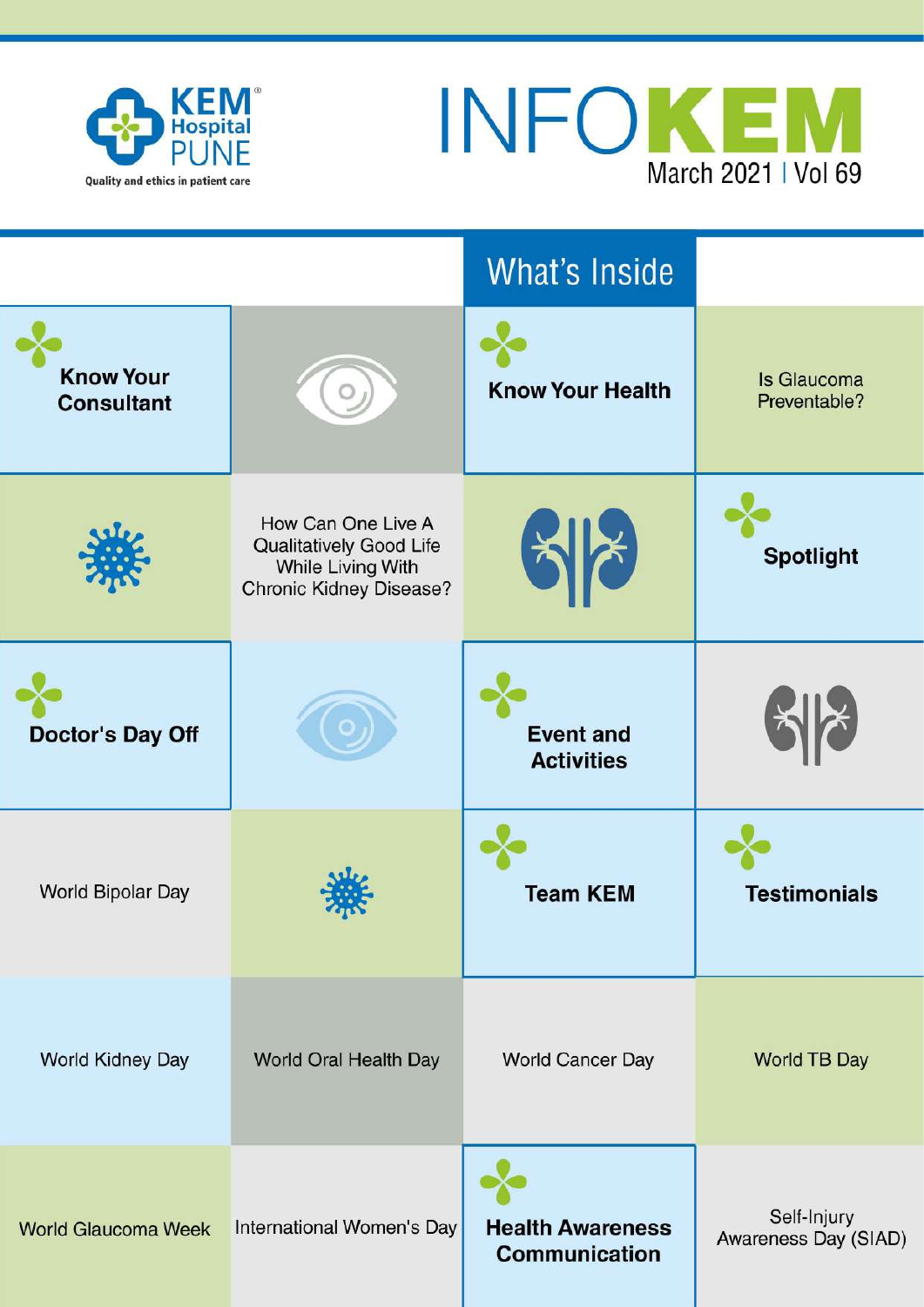

Dr. Sagar Kulkarni has done his MBBS and MD Medicine from B. J. Govt. Medical College, Pune. During his MD he did research work on clinical aspects of Heart and Kidney Interactions (called as Cardio-Renal Syndrome). Later he worked as Assistant Professor in Internal Medicine at B.J.G.M.C., Pune.

Following his interest in kidney diseases he went to Bangalore for super-specialty training in nephrology. Under the guidance of Dr. H. Sudarshan Ballal at Manipal Hospital, Bangalore he completed his Nephrology training. During the training he was actively involved in management of over 250 kidney transplants including cadaver donor kidney transplants and multi-organ transplants. He did research on comparing effect of various immunity suppressing medicines on outcomes of kidney transplant patients and presented a scientific paper on the same topic at South Zone Nephrology conference in Hyderabad.

He has also been trained in dialysis therapy and various interventions related to it. He stood first in nephrology final exam conducted by national board and was awarded Dr. H.L.Trivedi Gold Medal in 2019 at New Delhi. In his words it was a proud moment for his parents and wife who toiled all hardships of medical training.

He has been associated with Renal unit of KEM Hospital since 2019. He believes that, team work and continuous learning is way to provide better care to patients. He also has keen interest in academics and actively participates in training of DNB students at KEM Hospital, Pune. He is currently working on a research project related to biomarker for acute kidney injury.

Apart from practicing nephrology he also practices his hands on the harmonium. Having graduated from the cultural capital of Maharashtra, he has, and continues to, participate in various cultural activities of Pune city.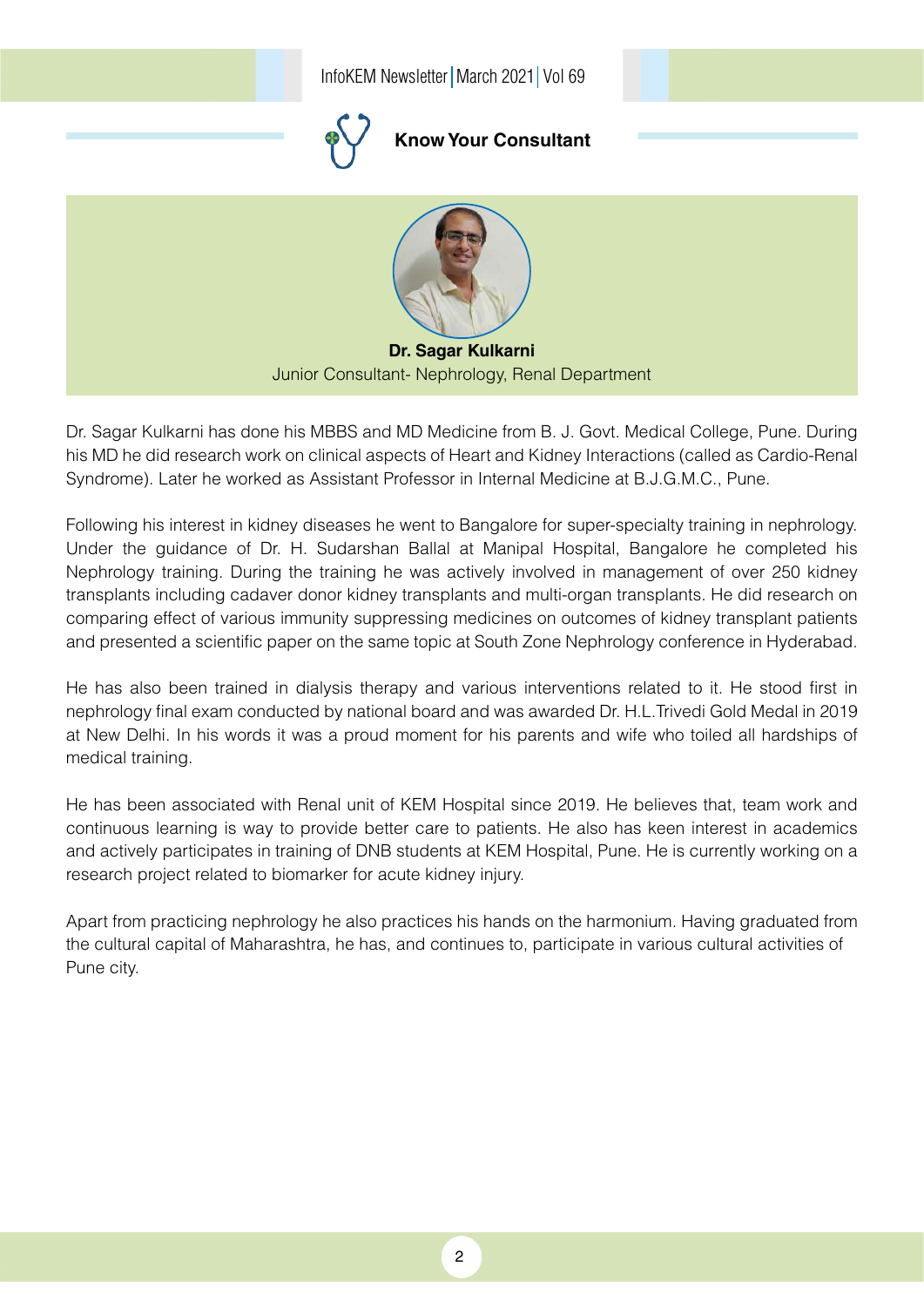

# Is Glaucoma Preventable? Types Of Glaucoma, Diagnosis And Treatment Options Available



laucoma is a group of diseases that affect the optic nerve, due to abnormally high pressure in the eyeball. These changes are permanent and result in visual impairment and in severe cases total blindness.

When it comes to glaucoma, prevention is key. Glaucoma is not curable and any vision that is lost cannot be brought back.

Glaucoma is the second leading cause of blindness in the world after cataracts, and the leading cause of irreversible visual impairment around the world.

### **Causes**

Elevated eye pressure is due to a build-up of a fluid (aqueous humor) that flows throughout the inside of your eye. When fluid is overproduced or the drainage system doesn't work properly, the fluid can't flow out at its normal rate and eye pressure increases.

### **Glaucoma Risk Factors**

It mostly affects adults over 50, but young adults, children, and even infants can have it.

You're more likely to get it if you:

- Are over 50
- Have a family history of glaucoma
- Being extremely nearsighted or farsighted
- Take certain steroid medications especially eyedrops, for a long time

• Have had an eye injury or certain types of eye surgery

- Have corneas that are thinner than usual
- Have high blood pressure, heart disease, diabetes, or sickle cell anemia
- Have high eye pressure (intraocular pressure)

### **Types**

Glaucoma can be broadly divided into childhood and adult glaucomas.

**Childhood Glaucoma:** Can be Primary congenital and Infantile are usually due to developmental anomalies in the angle of the anterior chamber of the eye leading to deficient drainage of the aqueous humor.

**Adult Glaucomas:** Are primary open angle glaucoma (POAG) is the more common type, It occurs due to a deficient drainage mechanism at the level of the trabecular meshwork.

Primary Angle Closure Glaucoma (PACG): is characterized by closure of the angle of the anterior chamber by the iris thus preventing drainage of the aqueous humor. Here, the intraocular pressure rises are more sudden and more severe than that of POAG.

Normal-tension Glaucoma: In normal-tension glaucoma, your optic nerve becomes damaged even though your eye pressure is within the normal range. No one knows the exact reason for this. You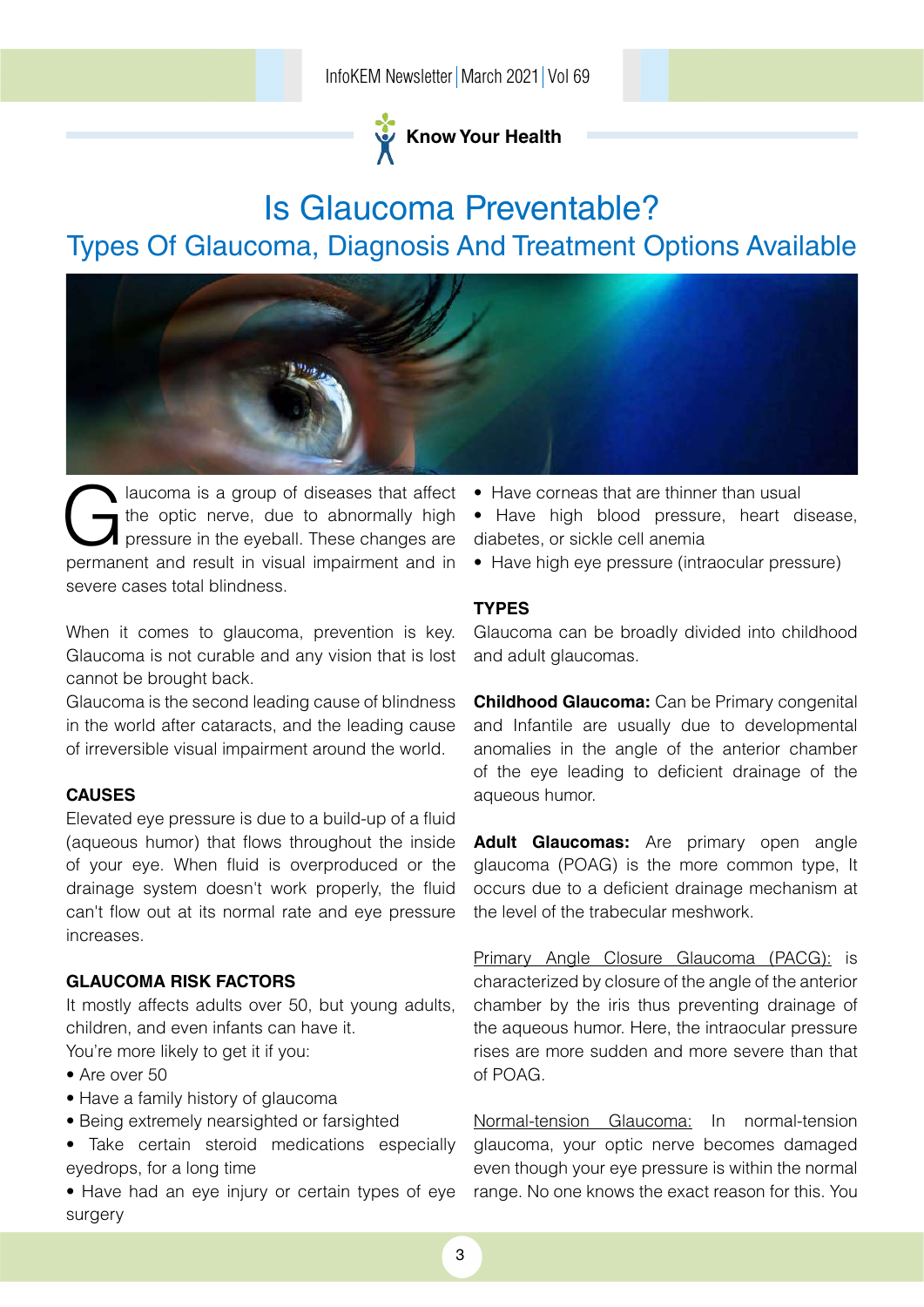may have a sensitive optic nerve, or you may have less blood being supplied to your optic nerve.

Secondary glaucoma's can be either open angle or closed angle and are usually associated with some other disease in the eye. Some of the causes of secondary glaucoma are – eye Injury, uncontrolled diabetes, lens induced glaucoma, steroid induced glaucoma, inflammatory glaucoma

### **Symptoms:**

The symptoms of glaucoma depend on the type. Primary open angle glaucoma usually does not cause any symptoms and is often picked up on routine examination. The patient may experience a gradual painless progressive reduction of vision. Because of its non-specific presentation, patients often have significant visual impairment by the time it is diagnosed, and hence POAG is often referred to as a silent killer of vision.

Primary angle closure in its acute stage presents with severe eye pain, one-sided headache, redness of the eye, seeing colored halos around lights and rapid reduction of vision, nausea, vomitting.

Chronic angle closure clinically presents very similar to primary open angle glaucoma and the only differentiating feature is the presence of a closed angle.

In primary congenital glaucoma, there occurs corneal swelling which can give rise to severe photophobia (abnormal sensitivity to light), tearing, enlarged eye ball.

### **Diagnosis:**

A detailed eye examination including vision testing, refraction and slit lamp examination.

Ophthalmoscopy helps to evaluate the optic disc to determine the presence, nature and extent of any glaucomatous cupping.

1.Measurement of central corneal thickness (pachymetry).

Measurement of intraocular pressure (tonometry).

Gonioscopy (assessment of the angle of the anterior chamber) to determine if it is narrow or wide open, and if there is any additional pathology.

Perimetry (assessment of the visual field) OCT (Optical Coherence Tomography) for quantitative measurement of the optic nerve head and the retinal nerve fiber layer.

Children younger than 5 years may have to be examined under general anesthesia for better cooperation.

Secondary glaucomas will show features of the cause of the glaucoma in addition to raised intraocular pressure, optic disc and visual field changes.

#### **Treatment**

Treatment of glaucoma depends upon the type and stage of the glaucoma. It is important to realize that treatment does not reverse the damage to the optic nerve. It only prevents further damage and subsequent blindness.

Glaucoma is treated by lowering your eye pressure (intraocular pressure). Depending on your situation, your options may include prescription eyedrops, oral medications, laser treatment, surgery or a combination of any of these.

#### **Eyedrops**

Glaucoma treatment often starts with prescription eyedrops. These can help decrease eye pressure by improving how fluid drains from your eye or by decreasing the amount of fluid your eye makes. Depending on how low your eye pressure needs to be, more than one of the eyedrops below may need to be prescribed.

### **Surgery and Other Therapies**

Other treatment options include laser therapy and various surgical procedures. The following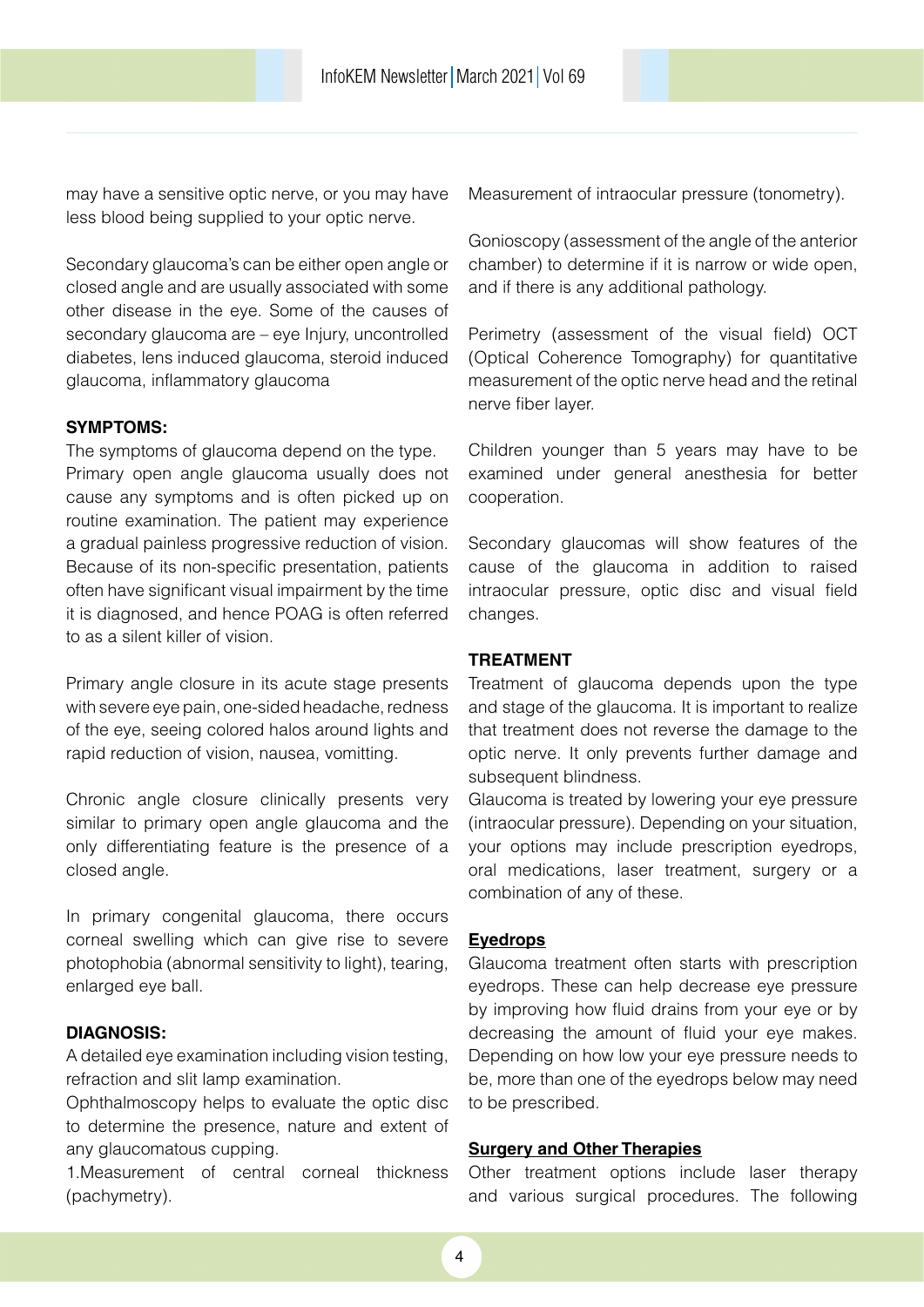techniques are intended to improve the drainage of fluid within the eye, thereby lowering pressure: 1. Laser therapy:

Laser trabeculoplasty and SLT can be performed in open angle glaucomas

In angle closure glaucoma a laser peripheral iridotomy is performed in that a small opening in your iris using a laser is created.

This allows fluid (aqueous humor) to flow through it, relieving eye pressure

### 2. Surgery :

Glaucoma surgeries aim to provide enhanced drainage of aqueous, through alternate routes such as trabeculectomy. In trabeculectomy, the drainage pathway may become blocked with scar tissue and become less effective over time. In cases where this is expected such as in neovascular glaucoma and in repeat trabeculectomy, a glaucoma drainage implant is used wherein a tube shunt is used for aqueous drainage.

The most important advance in glaucoma surgery is the group of surgeries referred to as minimally invasive glaucoma surgery (MIGS).

### **How do you Prevent Glaucoma?**

All types of glaucoma cannot be prevented. If a child has primary congenital glaucoma, the parents can undergo genetic counseling to discuss the possibilities of subsequent children developing the disease. Primary open angle glaucoma cannot be prevented, but regular screening after the age of 50 years (especially in individuals with risk factors) can detect it at a very early stage and thus prevent its progression.

In patients with narrow anatomical angles, laser iridotomy (making an opening in the iris with laser) can prevent acute attacks.

Secondary glaucomas can be prevented to a certain extent by treating the causative disease adequately. In all types, it is mandatory to arrest the progression as soon as possible, as the damage to the optic nerve cannot be reverted.



**Dr. Aishwarya Mulay** Associate Consultant - Ophthalmology

5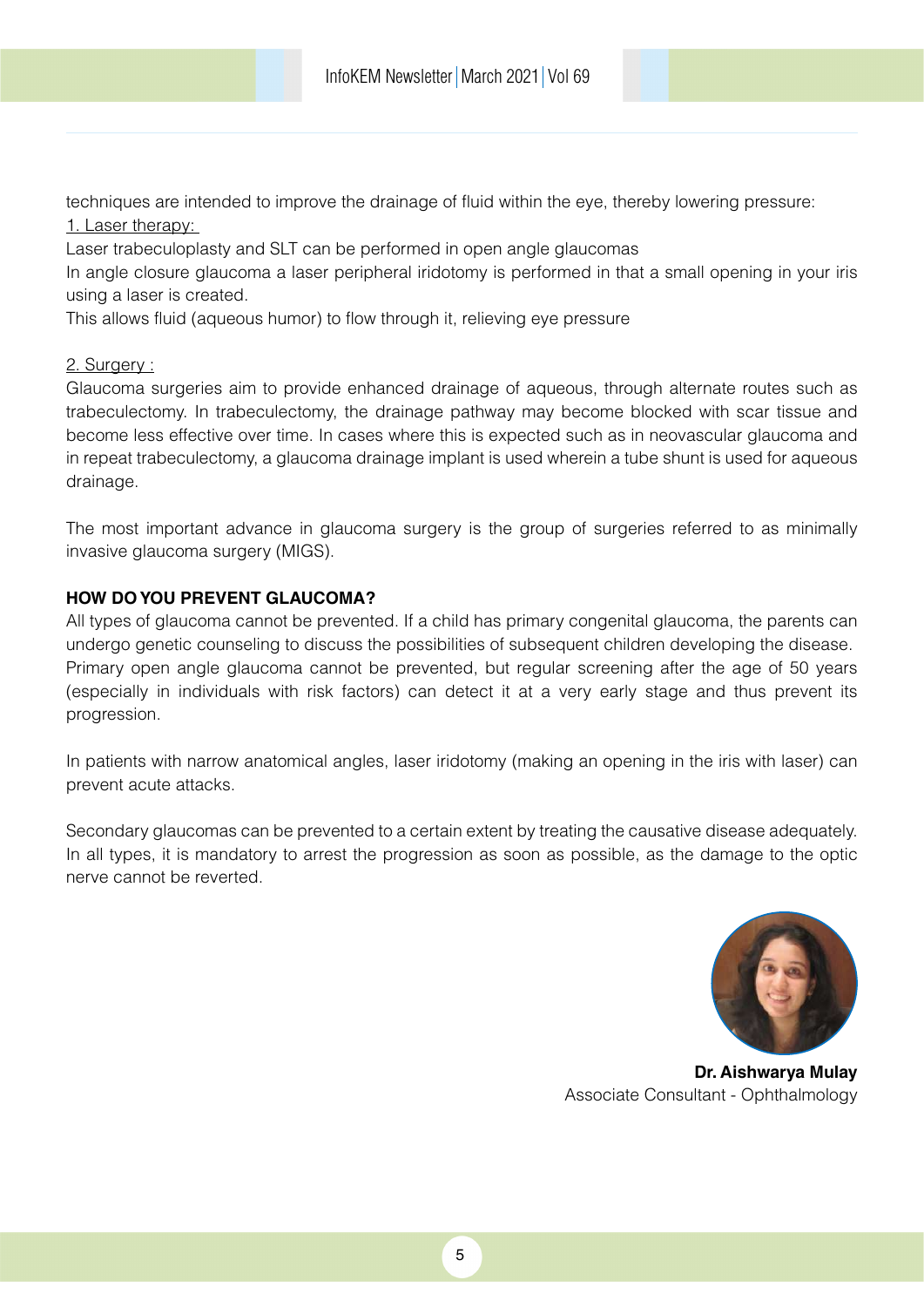# How Can One Live A Qualitatively Good Life While Living With Chronic Kidney Disease (CKD) ?

 $\frac{1}{2}$ o be able to live well, maintain one's role and social functioning while maintaining some semblance of normalcy and control over one's health and wellbeing" – should be a realistic goal for persons living with Chronic Kidney Disease (CKD). It is therefore not really surprising how restricted they (and their caregivers) feel when they become victims of CKD, and as a result become depressed or rebel, and become non-compliant with necessary management measures.



In order to live a good and reasonably normal life while dealing with

CKD, a few steps which the Renal Care Team can share with the patient and caregivers are:

**1. Recognize and accept** one's own role in managing the kidney disease. By taking responsibility for one's actions which might have caused or accelerated the condition, patients can arrive at a balance between treatment and living as well as possible within the unavoidable restrictions. Here counseling by the Renal Care Team can go long way towards achieving thisbalance.

**2. Share details with the Renal Care Team** about various problems of CKD or the treatment such as sleeplessness, anxiety,fatigue, pain, gastro-intestinal problems, cognitive impairment, and family, social or financial distress. This will help the team to introduce supportive treatment or to suggest solutions to alleviate these issues.

**3. Eat well within the limitations** prescribed. If you find normal meals difficult to manage, try smaller and more frequent ones. A lot can be done to make meals palatable. Drink the right kind and quantity of fluids as advised.

**4. Engage in some form of light and regular exercise**. This definitely helps enhance mental and physical well being.

**5. Alcohol can be taken, but in moderation**, unless prohibited by your doctors for specific reasons.

**6. Follow-up regularly in OPD** at the intervals advised by your Nephrologist. Regular consultation with the Renal Team can alleviate significant health issues, even minor ones, and clear your doubts.

**7. Follow all regular vaccination schedules** as advised, against Hepatitis B, Influenza etc. as well as during viral epidemics.



**Ms. Rohini Sahasrabudhe** Dialysis & Transplant Co-ordinator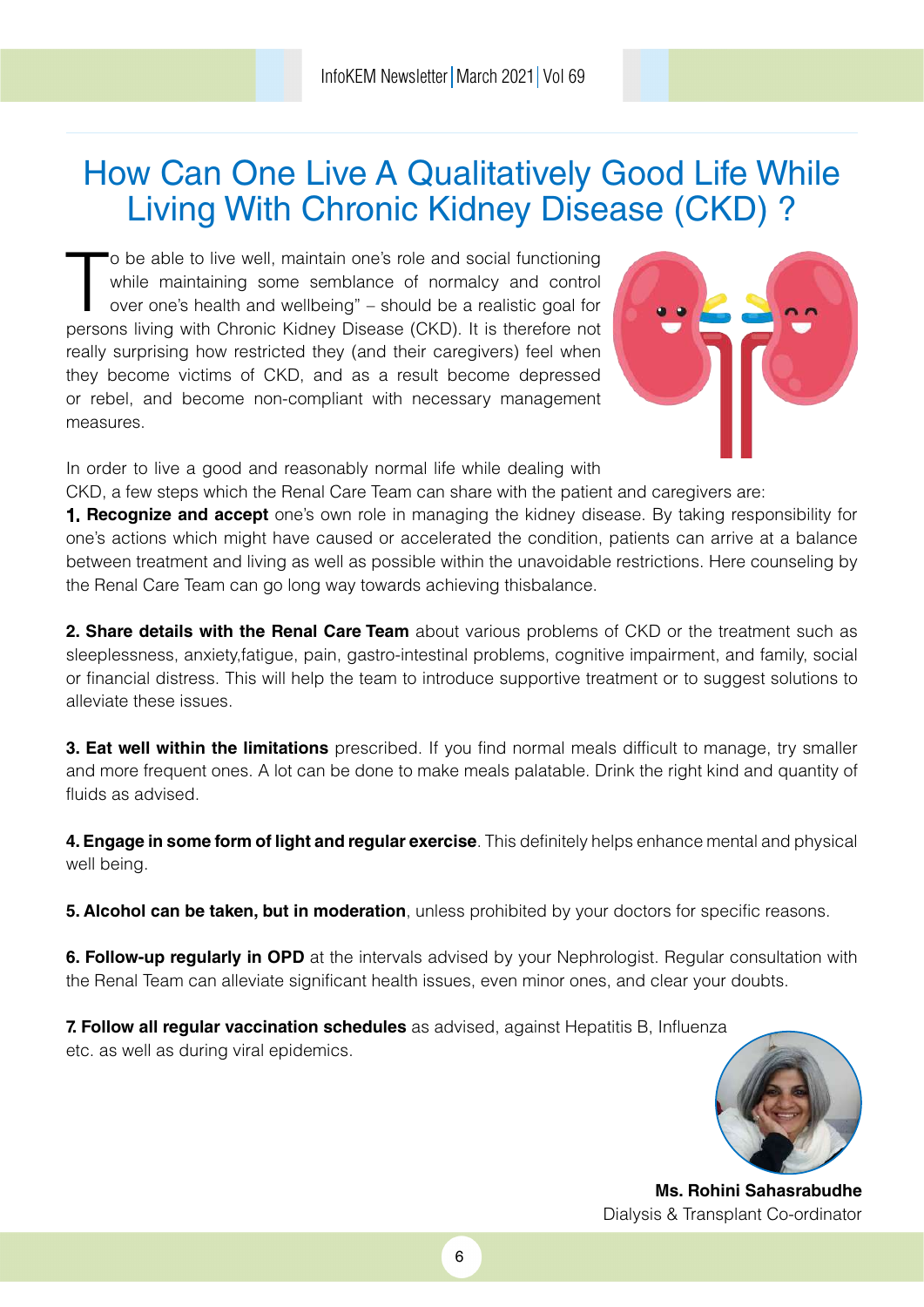

## **Spotlight**

### **CONGRATULATIONS!!**





The National Board of Examinations conducts standard Postgraduate and Postdoctoral examinations in the field of modern medicine and allied sciences.

**Dr. Suchitra S Mohite is selected as Faculty and examiner by National Board of Examinations New Delhi in the speciality of Emergency Medicine.** She was recently appointed as an external examiner for the final practical examination in Emergency Medicine.

## Media Coverage

### क्रग्णांक5न मिळालेल्या ञ्चभैच्छा हैच आमच्या कार्यांचे मौल

### -<br>-<br>जयश्री झानेश्वर गोपाळे<br>दर इंचार्ज केईएम हॉरियटत,पुणे)

,<br>-<br>बाभगतील परिचारिका रुण्यसेवेचे काम करीत .<br>-<br>-सातल्याने संपर्क हा परिश्रास्थितीशी होत असतो.<br>-सातल्याने संपर्क हा परिश्रास्थितीशी होत असतो.

साहत्याने संसर्क हा परिचारिकश्चिमी होता आसतो.<br>ही स्थिती त्या व्यवस्त्रीच्या कुटुंबीयोसाठी कोळतीलो असली.<br>त्याचुळे फवन हम्माक्षी नव्हें तर बुद्धवाशस्त्रिकील आगरी जोडलो.<br>जातो आणि स्थांचा कीर देत राहतो. हे आपसे कम्पकाज असे<br>म 



रुग्णसेवा केल्याचे समाधान

आपण आयुष्यात समाजोपयोगी काम करावे, हे मत्ता सतत वाटायचे आणि आरोग्यसेवा क्षेत्रात परिचारिका म्हणून मला ही संघी मिळाली. इतके वर्ष अतिदक्षता विभागातील गंभीर रिथतीत असलेल्या रुग्णांची सेवा मी सुरेखा जंजिरे अणि माझ्या सहकारी करीत आलो आहोत. आता मागे वळन बघताना समाजोपयोगी काम केल्याचे समाधान केईएम मला मिळत आहे. मी मूळची दौंडची असून दहावीनंतर विज्ञान हॉरियटल, शाखेत प्रवेश घेतला. पुढे जाऊन जीएनएम अभ्यासक्रम पूर्ण पूर्ण केला आणि त्यानंतर पुण्यातील केईएम हॉस्पिटलमध्ये रूज् झाले. २००१ साली माझा इंटरव्हा झाला होता आणि आपण कोठे काम करण्यास पसंती द्याल तर मी आयसीयू सांगितले व मला आयसीयूमध्ये काम करण्याची संघी मिळाली. त्यानंतर तीन वर्षे आयसीय स्टाफ नर्स, दोन वर्षे जीवायडब्ल्यू बोर्ड स्टाफ नर्स, आठ वर्षे आवसीयू स्टाफ नर्स, पाच वर्षे ओटी इन्चार्ज आणि आठ महिने आयसोलेशन इन्चार्ज असा प्रदीर्घ अनुभव मला खूप काही शिकवून गेला . एकंदर परिचारिका म्हणून माझा प्रवास मला खूप काही शिकवून गेला असून धैर्य, सामर्थ्य व कठोर परिश्रम सुरू ठेवत आपण उत्कृष्ट रुग्णसेवा करू शकतो.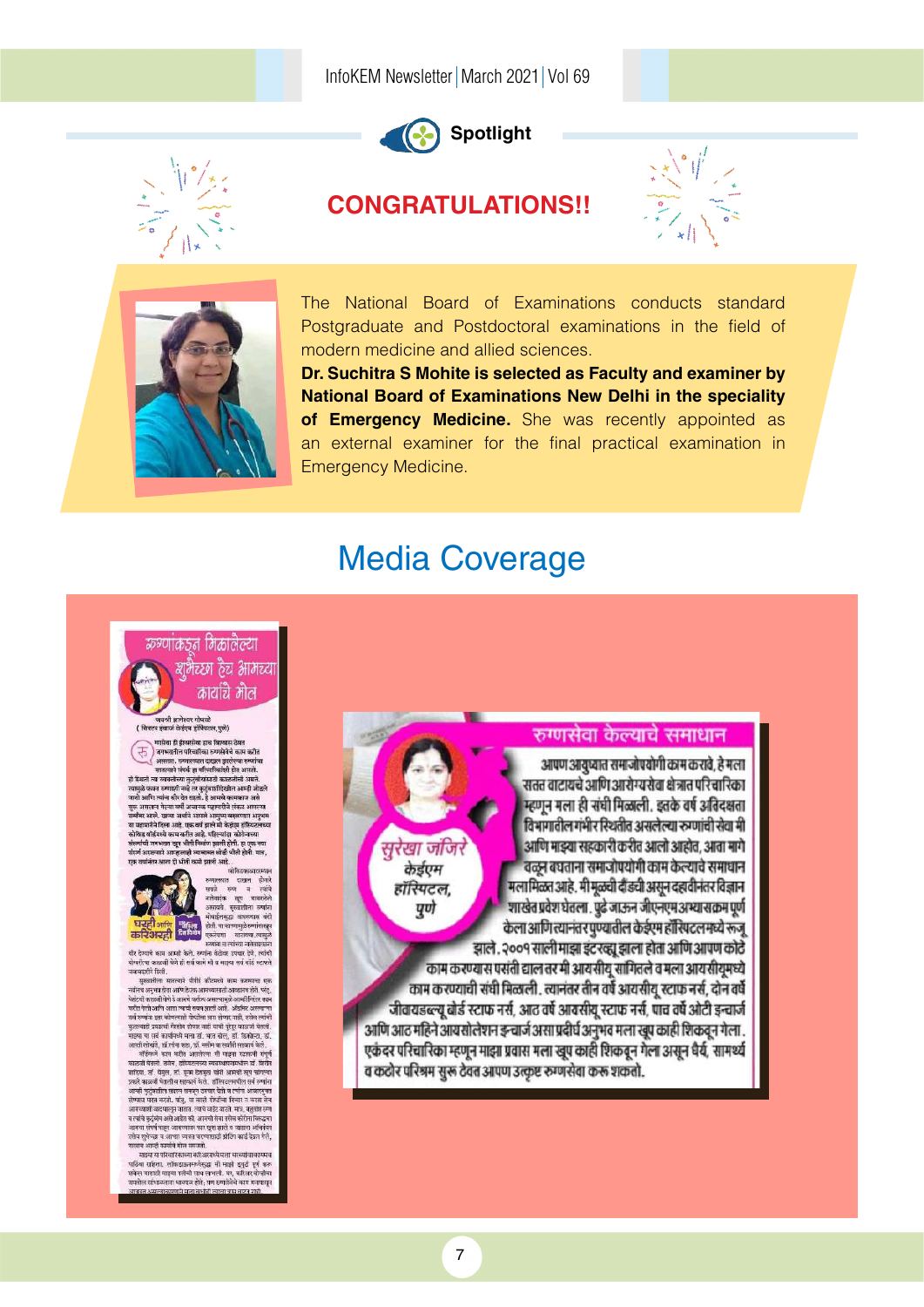# Doctor's Day Off

### **Featuring: Dr. Devendra. N .Vartak**

Orthopedic and Specialist Joint Replacement Surgeon

Seven years ago I had gone to a wild life safari in Madhya Pradesh and the guide was showing me some rare birds with great interest, but the eyes don't see what the mind doesn't know. I was totally disinterested then. I wanted to see only mammals. But just before this lockdown of 2020 I had developed interest in birds and so I did my certificate course of ornithology of Ela Foundation from Garware College, Pune. Since then every day there is something new to learn and look at. It's a fantastic relaxation for me and it takes me to very peaceful places which I otherwise would not have seen. Sharing some images of birds around pune.









Asian Paradise Flycatcher Black Naped Blue Monarch









Spotted Owlet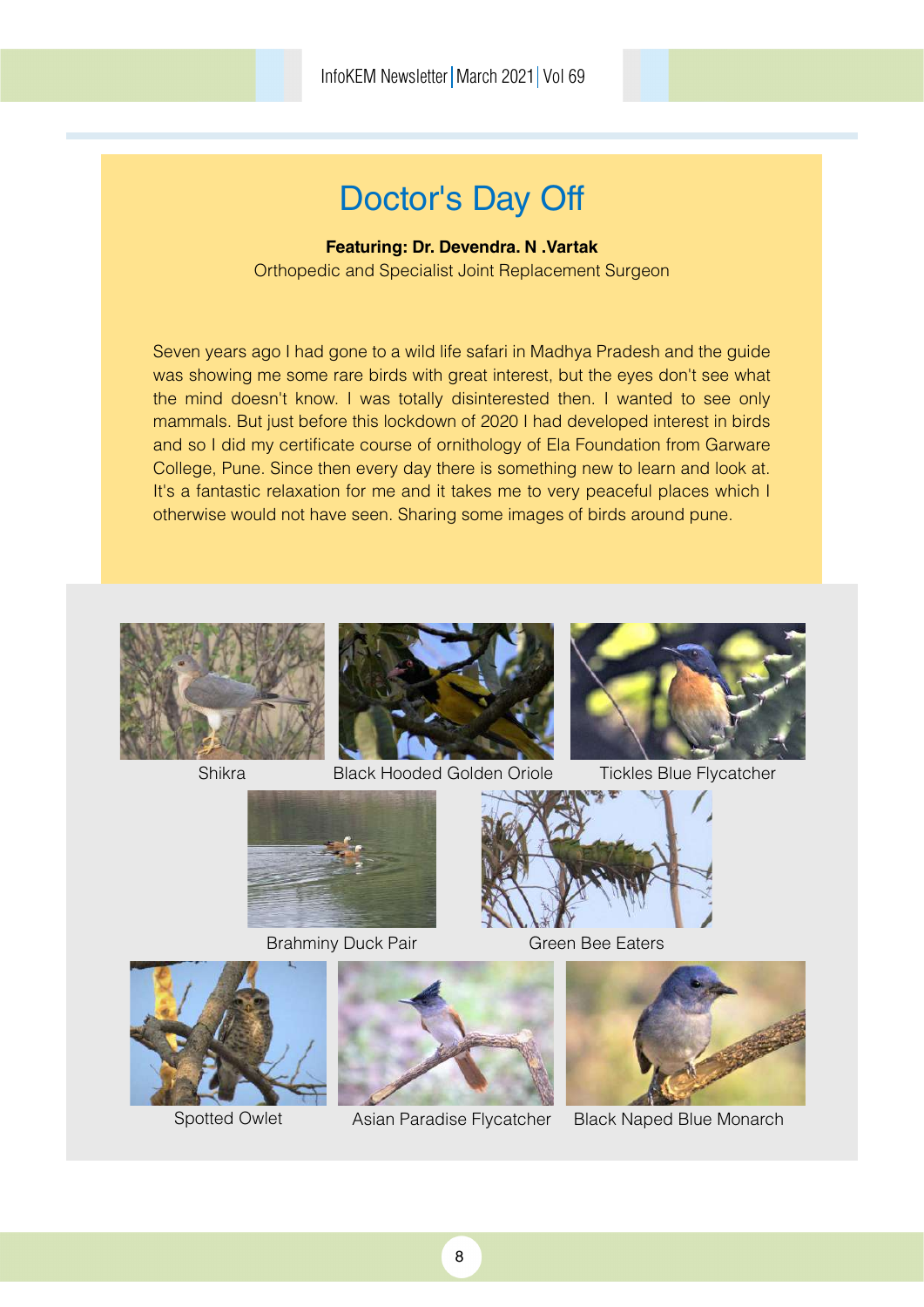



**Dr. Rahul Bhadgale,** MS, M Ch-Plastic & Reconstructive Surgery is now available as **an Associate Consultant Plastic Surgeon.**

**OPD Timings: Mondays & Fridays Timing: 1:00 PM - 3:00 PM** 



**Dr. Hemant Chaudhari,** DNB-General Surgery, DNB-Peripheral Vascular Surgery will be available as an **Associate Consultant Vascular Surgeon**

**OPD: Every Friday Timing: 1.00 PM – 3.00 PM**

**Dr. Sampada Kulkarni,** DA, DNB-Anaesthesiology, IDCCM has joined us as a **Part-time Consultant Anaesthesiologist and Intensivist for Cathlab and ICU3**



**Mr. Mahesh Bhosale** has joined the KEM team w.e.f., 1<sup>st</sup> March 2021 as Manager- Biomedical



**Mr. Pavan Gorde** has joined the KEM team w.e.f., 1<sup>st</sup> March 2021 **as Night Administrator.**



Mr. Sardar Pachimbare, who has joined the KEM team on 19<sup>th</sup> March 2021 **as Manager - IT.** 



Ms. Neeta Mahankale, who has joined the KEM team on 22<sup>nd</sup> March 2021 **as Nursing Superintendent.**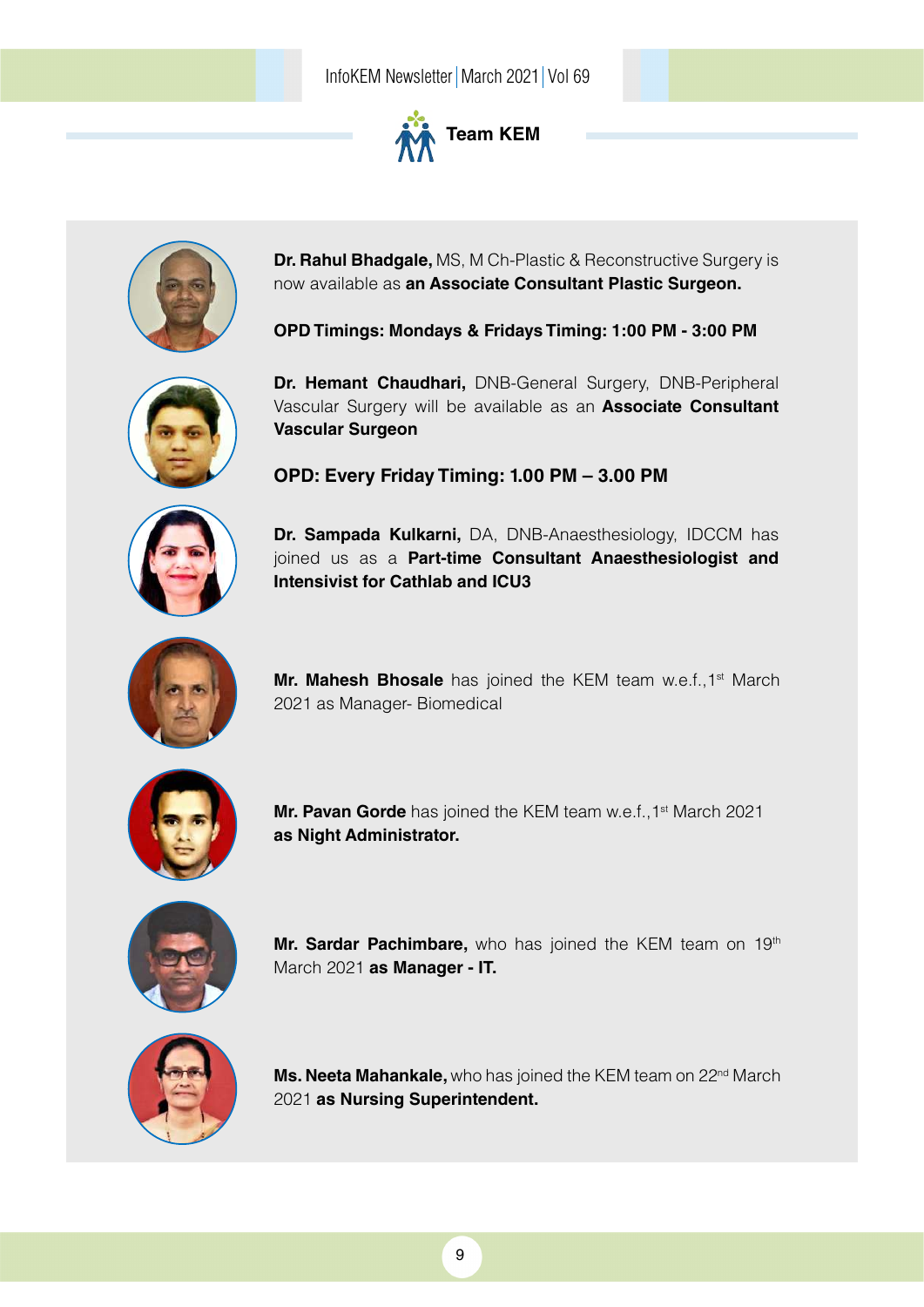

# Women's Day Celebration



*#CHOOSETOCHALLENGE #CHOOSETOSUPPORT #CHOOSETOENCOURAGE*

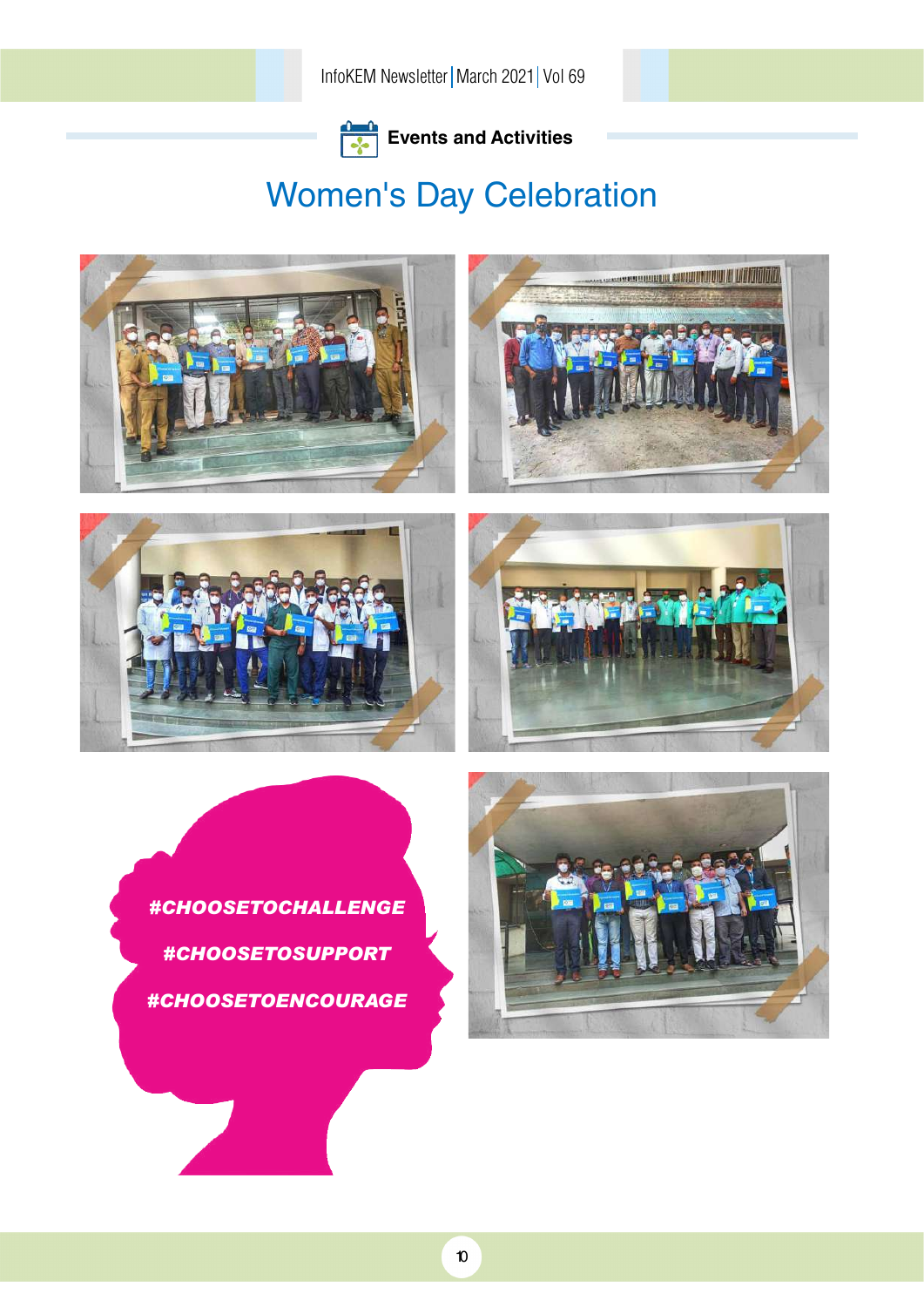# Physiotherapy Webinar On Knee Pain

Knee pain is one of the most common complaints in patients with diabetes. The Physiotherapy department in collaboration with the Diabetes unit, KEM Hospital, Pune held a webinar on 3<sup>rd</sup> of March 2021 on prevention and treatment of knee pain caused by over-weight, improper walking pattern, improper footwear etc. The webinar started with a introductory session addressed by Dr. Smita Dhadge (Diabetes unit). Exercises were described and demonstrated by physiotherapist Dr. Charuta Nijampurkar and team.



# DASII Workshop At KEM

We have been conducting six day workshops on **Developmental Assessment Scales for Indian Infants (DASII)**, for the last ten years. Due to the changed circumstances, we conducted 3 six day online DASII workshops. In the first three days students were taught the test with live demonstrations on babies.

The participants were asked to practise for one month and then demonstrate the testing to us on babies on zoom.



# Workshop On Early Intervention In High Risk Infant

We have conducted a two day workshop on "Early Intervention in High Risk Infant". The occupational therapists gave live demonstrations of methods of assessment in the high risk clinic, red flag signs and therapy at the TDH Centre. This workshop had 127 participants, there were some from Sri Lanka, Dubai and Kuwait. Besides my lectures, Dr. Umesh Vaidya spoke on Nutritional Intervention and Dr.Neelam Vaid spoke on Hearing Assessment and Intervention.

Dr. Sudha Chaudhari played an important role of convenor for both the workshops.

11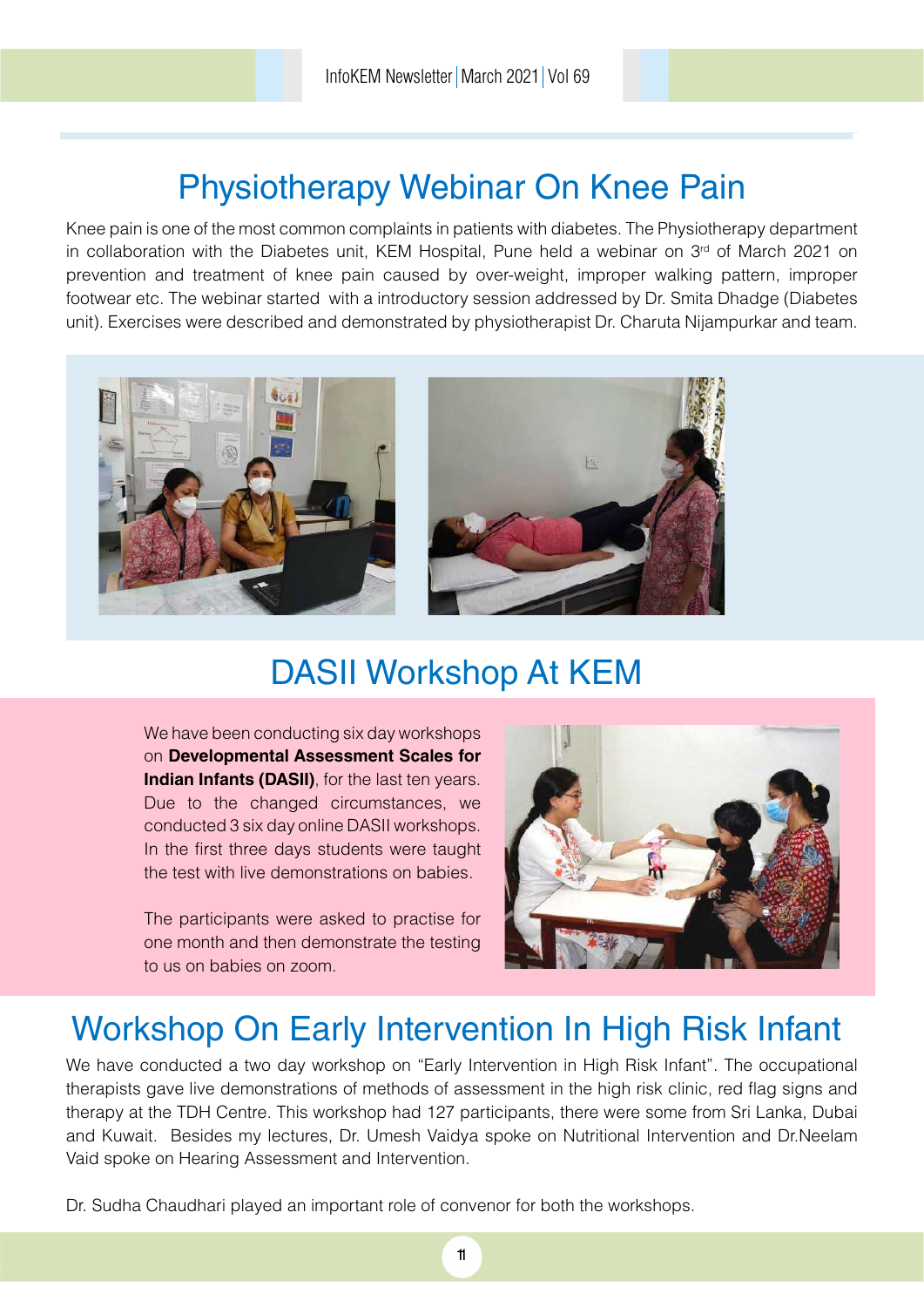

### **Testimonials**

Special thanks to Dr. Sandeep Kadam Sir, Dr. Ashish Bavadekar Sir and all the team of NICU Department of KEM hospital. Because of you all and your profession we feel safe as human being. Thanks to all of you again and best wishes for your future progress.

### **- Relative of patient from NH 2nd Floor**

I would like to extend my heartfelt gratitude to Dr. Arti Lokhande for being so gentle and reassuring. Having her around was a blessing. I would also like to thank Dr. Anil for constantly encouraging me and guiding me. Also, a big thank you to all the nurses and support staff at the Covid Care Unit for taking care of me. Thank you so much!!

**- Patient from NH 3rd Floor**

Dr. S Otiv sir met with us while attending other patients, he spoke with us and provided mental support. He is a very nice person, kind of God in human being. Dr. Shashank is superb and he is Mr. Perfectionist.

#### **- Relative of patient from NH 2nd Floor**

Thank you everyone for taking care of me. It was an amazing experience with you guys, that I didn't felt like I was hospitalised at all. From wheelchair person-cleaner-nurses-Doctorsother staff all were really genuine and helpful.

### **- Patient from NH Ground Floor**

Dr. Leena Shah is a great doctor. All the staff members are energetic and hard working, very cooperating in those difficult times.

#### **- Patient from NH 3rd Floor**

Dr. Bharat Patel & Dr. Kasar Sir are very good doctors. All nurses and cleaning staff are also good. They really take care from heart.

- **Relative of patient from NH Ground Floor**

डॉ. सस्ते सर, डॉ. भूषण सर, डॉ. किशारे, डॉ. दिवटे सर इ. यांनी खुप चांगल्या प्रकारे ट्रीटमेंट दिली. तसेच नसैस स्टाफमध्ये सिस्टर इन्चार्ज बोर्डे सिस्टर, पाटोळे सिस्टर, कामठे सिस्टर, पूजा सिस्टर, या इतर नसैस स्टाफ यांनी खूप चांगल्या प्रकारे रूग्णांची देखभाल केली. अशा चांगल्या प्रकारे रूग्णांना सेवा देऊन केईएम हॉस्पिटलचे नाव अजन मोठे व्हावे ही सदिच्छा. सर्वाचे मनःपर्वक धन्यवाद!

### **- Relative of patient from NH Ground Floor**

डॉ. मुल्ला मॅडम, भूषण सर यांचे त्याचप्रमाणे फिजिओिथेरपिस्ट गौरी मॅडम व विवेक पत्की यांचे मोलाचे मार्गदर्शन लाभले. प्रत्येक पाटीएन्ट बदुदुलची आत्मीयता जाणवत होती. खूपच सहकार्य व आत्मविश्वास मिळाला. Yes, we won the (battle) war! आपण सर्व सर्वसामायांसाठी देव आहेत. या जगातील अशक्य गोष्ट तुमच्या टीमनी शक्य करुन दाखवली. सर्वांना तुमची गरज आहे. We know you all are always with us. Thank you so much for everything.

### **- Relative of patient from NH Ground Floor**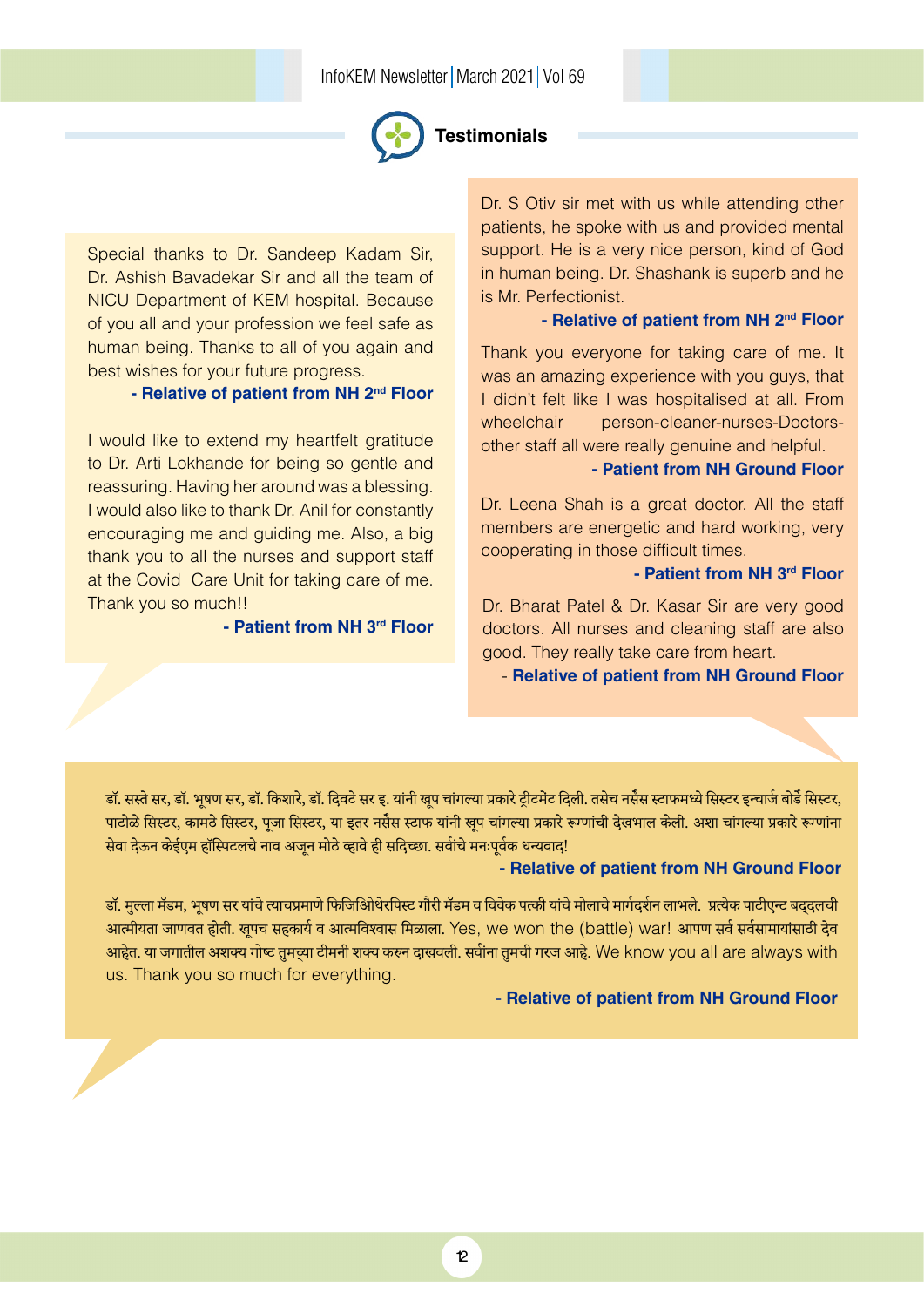## Feedback For Vaccination Programme

*Today we came for vaccination at KEM Hospital. As soon as we came from the lift, we have been guided by the security guard and the person who asking the pre-registration. We have been guided by all the staff very politely. Even in the Cash Counter and the Registration Counter. The Sisters who vaccinated us, she also spoke very politely and explain about the vaccine that, fever & hand pain will be there so not to worry take crocin today after lunch & tomorrow.*

*We have been seated in the Observation Room there also Doctor came & asked us about the health. The (mama) ward boy came & asked us for photograph. We are very impressed to see the arrangements & social distancing maintained by each & every person.*

> *Got vaccinated today. Had a great experience well-coordinated. Awesome team work. Staff very helpful. Gave us a relaxed feeling. God bless. Thanks to the entire KEM staff*

#### *Excellent service!*

*I, Maninderpal Singh, took my COVID vaccine here yesterday. Today, I got my Mom, Mrs. Jaswant Kaur Wasu for COVID vaccine. Right from table no.1 to the Certificate Counter i.e. all counters the service & instructions given were very polite, upto the mark and perfect. The nurses and staff gave the proper explanations & gave their full co-operation. Even the Peons/Ward boys helped us in clicking pictures. The cleanliness was also upto the mark. I am very happy and satisfied with the services. Thanking you,*

### *Your Feedback Is Important For Us!*

*We had a very good response from the Medical Staff. At every stage the staff was cooperative and were kind enough to guide us. We thank you KEM for the services rendered.*

*Very good experience. Were clean place made us pleasant at sight. Great coordination & planning. Very smooth execution. Keep it up. You all are doing great work to keep Pune healthy. A Big Big Thank you!*

*I had a very good experience while at KEM Hospital for vaccination of COVID-19 of my grandparents. The staff here is very co-operative & caring. Each and every minute instruction were given about vaccine. The management o<sup>f</sup> vaccination is great & well attended. I would give ranking 9/10 for the staff & management. Will surely refer other for vaccination or any other medical necessity. Very grateful to KEM Staff & Administration. Thank you.*

**RELIGION** 

*• Clear directions • Very polite staff • Nurse who gave the vaccine, very light hand • Excellent service*

*KEM recommended by our friends for speedy action although my wife and I were registered at Ruby Hall Clinic and Jehangir Hospital for the 1st & 5th April respectively. Why wait when KEM was doing it immediately and the Hospital is located near our home. The efficiency of the Staff surprised us right from reception, billing, registration and administering of the Covax. Can't wait to tell my friends. Keep it up KEM and continue the good work.*

> *The entire process of vaccination is highly streamlined and we did not face any difficulty. The staff was helpful in guidance the process.*

*• Cordial service*

- *Quick response*
- *Professional team • Quick & efficient*
- *administration*
- 
- *Lucid & clear instructions*

*Very gentle approach o<sup>f</sup> every staff member. They gave all the information & took care of me and the every patient. The staff is very humble to the patient. I really thank everybody.*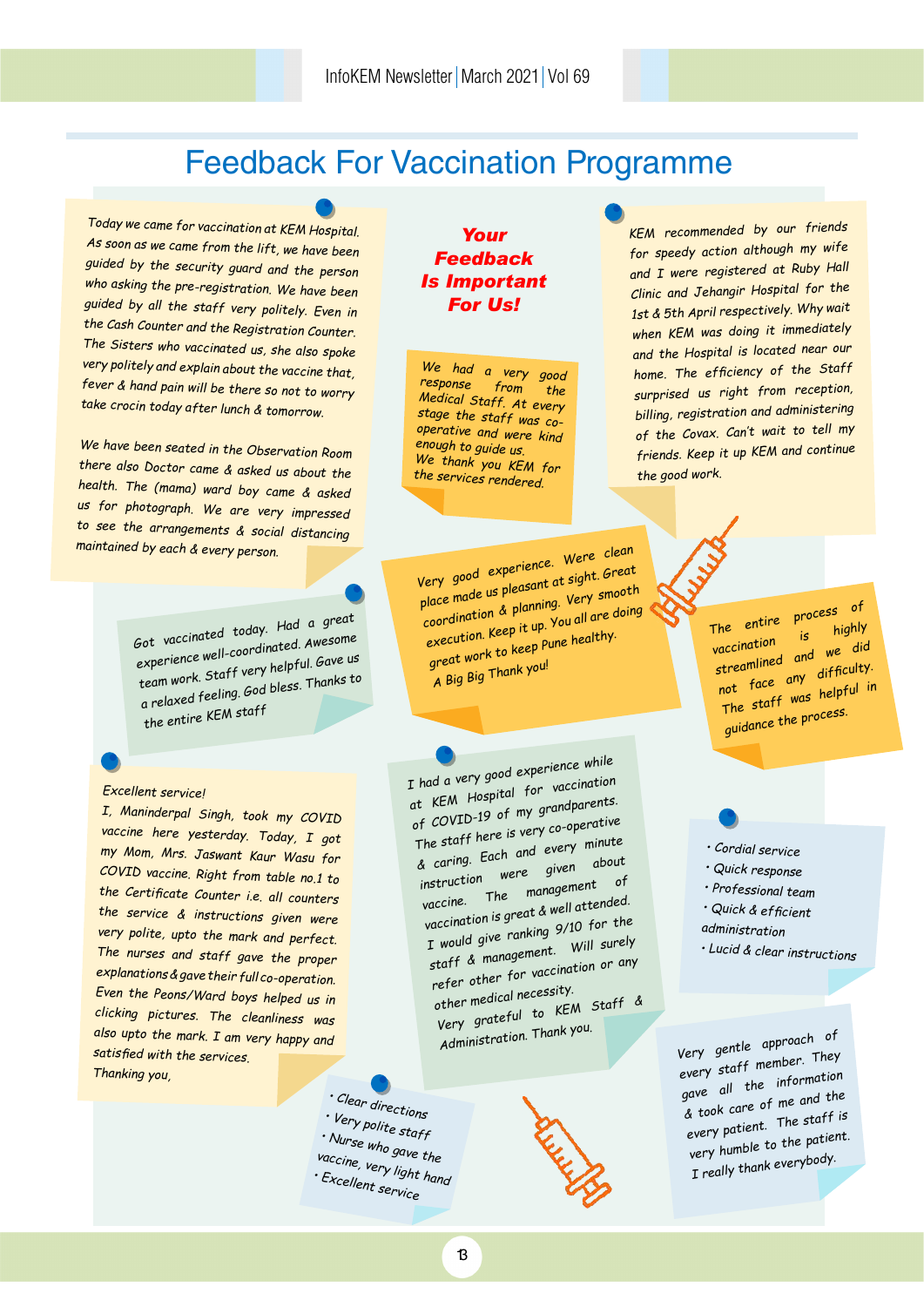

### **Self-Injury Awareness Day (SIAD)**

A deliberate act of self injury is a way of coping with overwhelming feelings of distress



Those who self-harm often feel alone and do not ask for help because they are afraid or ashamed.

020 6603 7460 or 020 2621 7460



### **International Women's Day**



### From challenge comes change

Let us call out gender bias and inequity.

Let us seek out and celebrate women's achievements.

Let us help create an inclusive world.

### #ChooseToChallenge



**World Glaucoma Week**





To make an appointment call 020 2621 7460

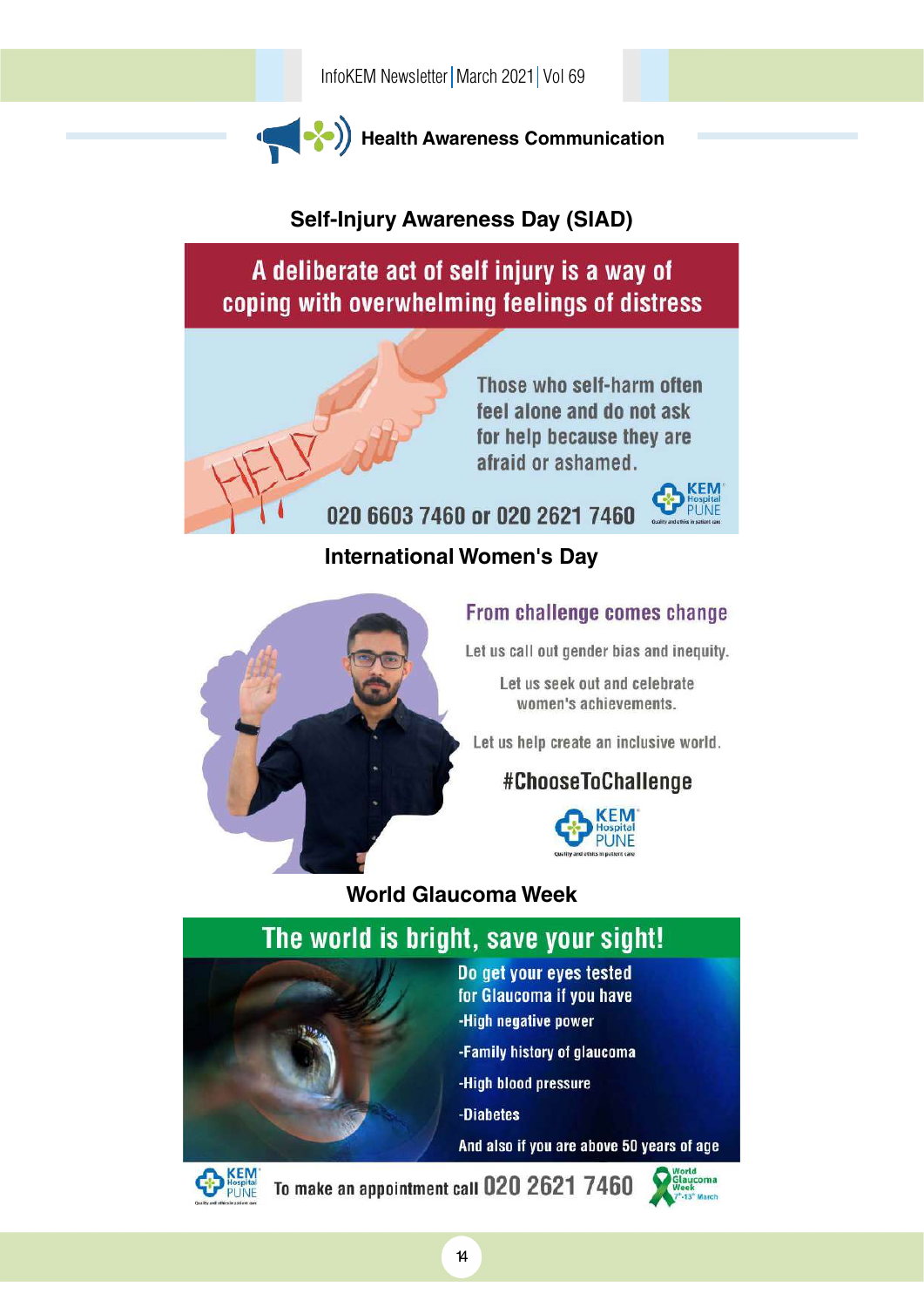### **World Kidney Day**